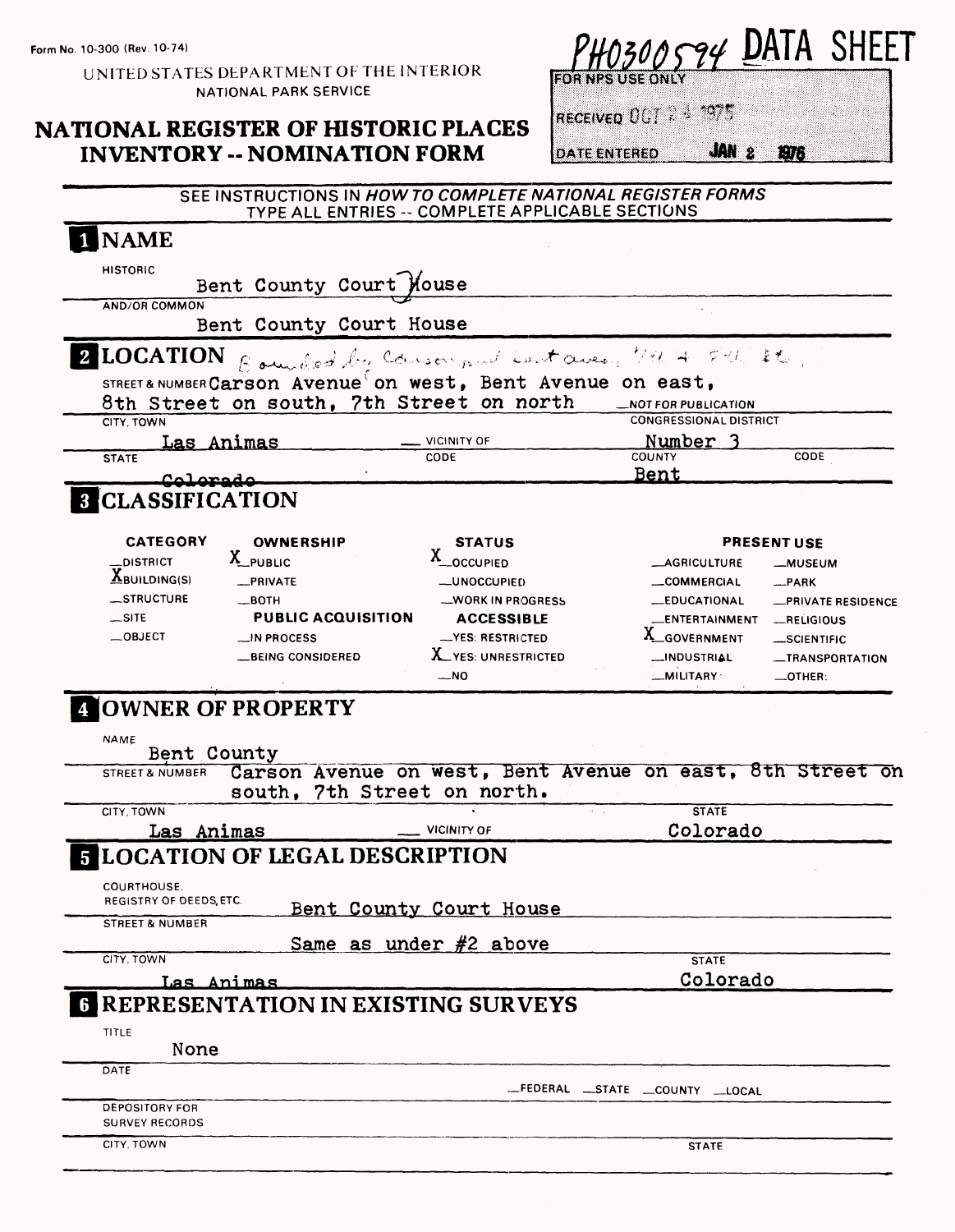

|                                       | <b>CONDITION</b>                               | <b>CHECK ONE</b>             | <b>CHECK ONE</b>                         |
|---------------------------------------|------------------------------------------------|------------------------------|------------------------------------------|
| -EXCELLENT<br><b>ZGOOD</b><br>$-FAIR$ | <b>LOETERIORATED</b><br>__RUINS<br>__UNEXPOSED | _UNALTERED<br><b>ALTERED</b> | <b>LORIGINAL SITE</b><br>__MOVED<br>DATE |

DESCRIBE THE PRESENT AND ORIGINAL (IF KNOWN) PHYSICAL APPEARANCE

The Court House is of red brick with extensive beige colored stone trim (silica sandstone) all of which is original.

The roofing is presently a non-descript light gray asphalt shingle but the original was painted standing-seam metal with rather delicate cast iron railings on the flat portions (now removed). The entire metal cornice (4 sides) has been removed.

The windows are double hung wood in wood frames with stone surround and sills.

The basement walls are rusticated stone (silica sandstone) above grade and rough dressed stone below grade.

Over the years various unfortunate elements have been added to the building including: a large brick vault on the south side; wooden basement entry shelters on the north and west sides; some questionable railings; the ubiquitous window air conditioners; brick in-filling in the southwest corner open tower; metal fire escapes; and miscellaneous wires and hooks.

The style is best described as Victorian Institutional with Romanesque arches and window heads. The main roof is modified mansard with the lesser roofs being mostly hipped.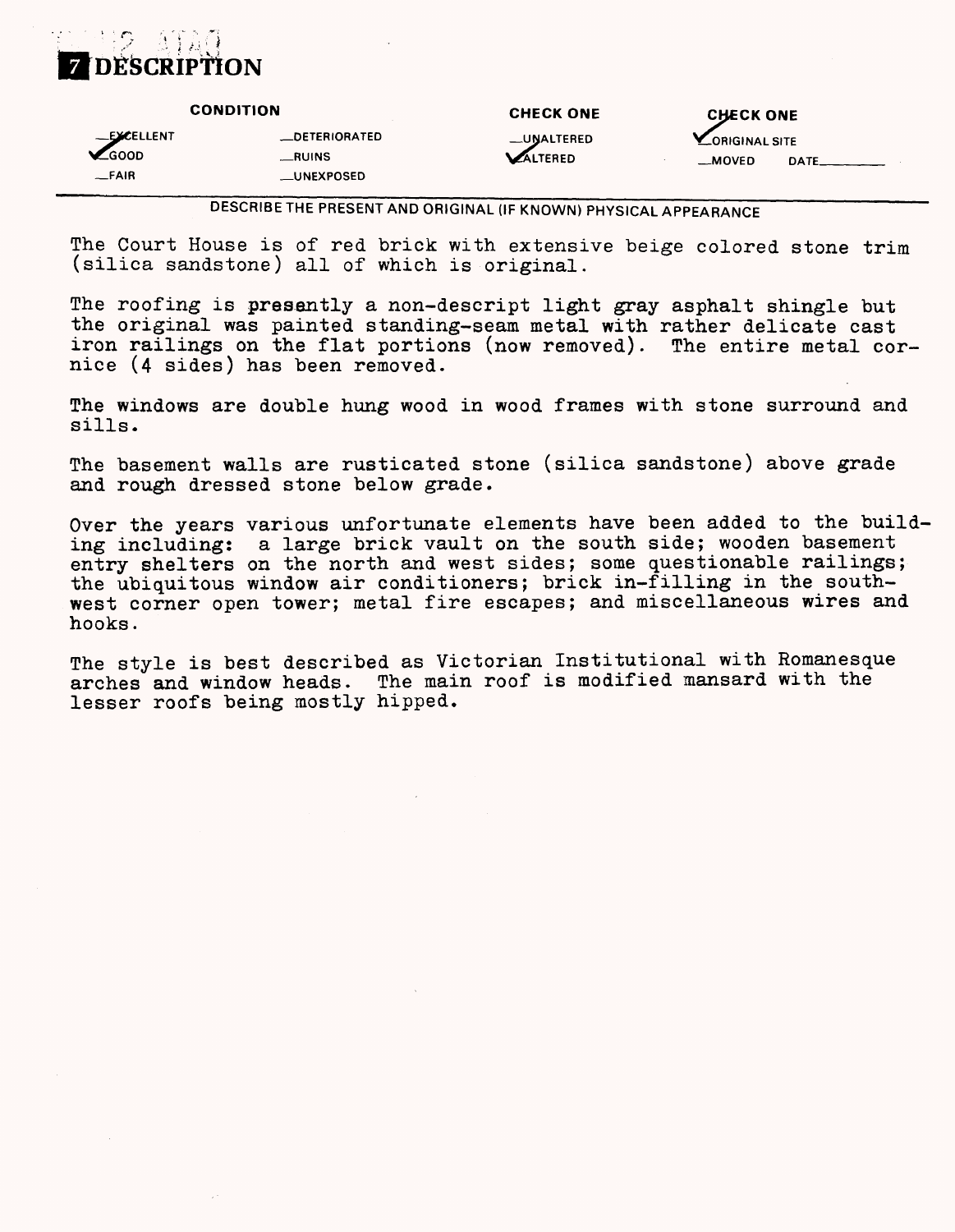

| <b>PERIOD</b>       |                         | AREAS OF SIGNIFICANCE -- CHECK AND JUSTIFY BELOW |                        |                                  |
|---------------------|-------------------------|--------------------------------------------------|------------------------|----------------------------------|
| <b>_PREHISTORIC</b> | _ARCHEOLOGY-PREHISTORIC | COMMUNITY PLANNING                               | LANDSCAPE ARCHITECTURE | RELIGION                         |
| $-1400-1499$        | ARCHEOLOGY-HISTORIC     | CONSERVATION                                     | _LAW                   | $-$ SCIENCE                      |
| $-1500-1599$        | <b>AGRICULTURE</b>      | <b>ECONOMICS</b>                                 | <b>LITERATURE</b>      | SCULPTURE                        |
| $-1600-1699$        | ARCHITECTURE            | <b>EDUCATION</b>                                 | _MILITARY              | _SOCIAL/HUMANITARIAN             |
| $-1700-1799$        | $\equiv$ ART            | <b>LENGINEERING</b>                              | __MUSIC                | $\overline{\phantom{0}}$ THEATER |
| X1800-1899          | $\_$ COMMERCE           | EXPLORATION/SETTLEMENT                           | <b>__PHILOSOPHY</b>    | __TRANSPORTATION                 |
| $-1900-$            | COMMUNICATIONS          | <b>INDUSTRY</b>                                  | _POLITICS/GOVERNMENT   | <b>ALOTHER (SPECIFY)</b>         |
|                     |                         | $\longrightarrow$ INVENTION                      |                        | istoric                          |

——————— Corner stone laid Corner stone laid July 4, 1887. Architect and Superintendent,<br>SPECIFIC DATESHolmberg Bros. Contractors, M. F. Reilly & B. Bradley.

#### **STATEMENT OF SIGNIFICANCE**

The Bent County Court House was built and furnished between November, 1886 and March 12, 1889. It has been in continuous use as a court house since that time.

Bent County, named for Bent's Fort on the Arkansas River near Las Animas, was organized by legislative enactment of the State of Colorado in February,  $1870$ . Originally it was 84 miles wide and 108 miles long, but in 1889 it was carved into six counties, Prowers, Kiowa, Otero, Cheyenne, Lincoln, and Bent.

The land for a new court house was given to Bent County by the Honorable James C. Jones, as he is named on the cornerstone of the building. Mr. Jones came to Nine Mile Bottom on the Purgatory River in 1869. There, he and his brother, Peyton Smith Jones, founded the JJ Ranch, one of the oldest and largest cattle ranches in Southeastern Colorado. The Jones Brothers did much to improve the qualt $\sharp y$  of stock and methods of feeding stock in the area.

In 1875, Jim Jones came to West Las Animas; and in 1878, he bought his brother's interest in a mercantile store there. Later, after Las Animas was founded, he owned a livery stable on Carson Avenue across the street from the site for the new court house. In 1890, he built a commercial building in La Junta, 20 miles west of Las Animas.

Block number 119, Las Animas, Colorado, was deeded to James C. Jones by A. L. Marie, Commissioner of Deeds for Las Animas, on September 30, 1886. The consideration was \$112.50.

On February 18, 188?, Jones deeded the block to Bent County in return for \$1.00. The instrument says, "This deed made upon condition that the Court House of Bent County about to be built and for which Bonds were voted in November 1886, shall be built and maintained thereon. And if the said Court House shall not be erected and maintained thereon, then this deed shall be null and void and the said Block shall revert to the grantor".

At this time, 188?, the county commissioners chairman was Jacob Weil. He was a native of France, and a partner of Jim Jones in the mercantile business. The other commissioners were Luke Cahill, a former Fort Lyon soldier and Bent County cattleman, and Avery Turner. Mr. Turner was train master for the Atchison, Topeka and Santa Fe Railroad, stationed at La Junta He was a civil engineer, and had attended Cornell University, in New York State for three years.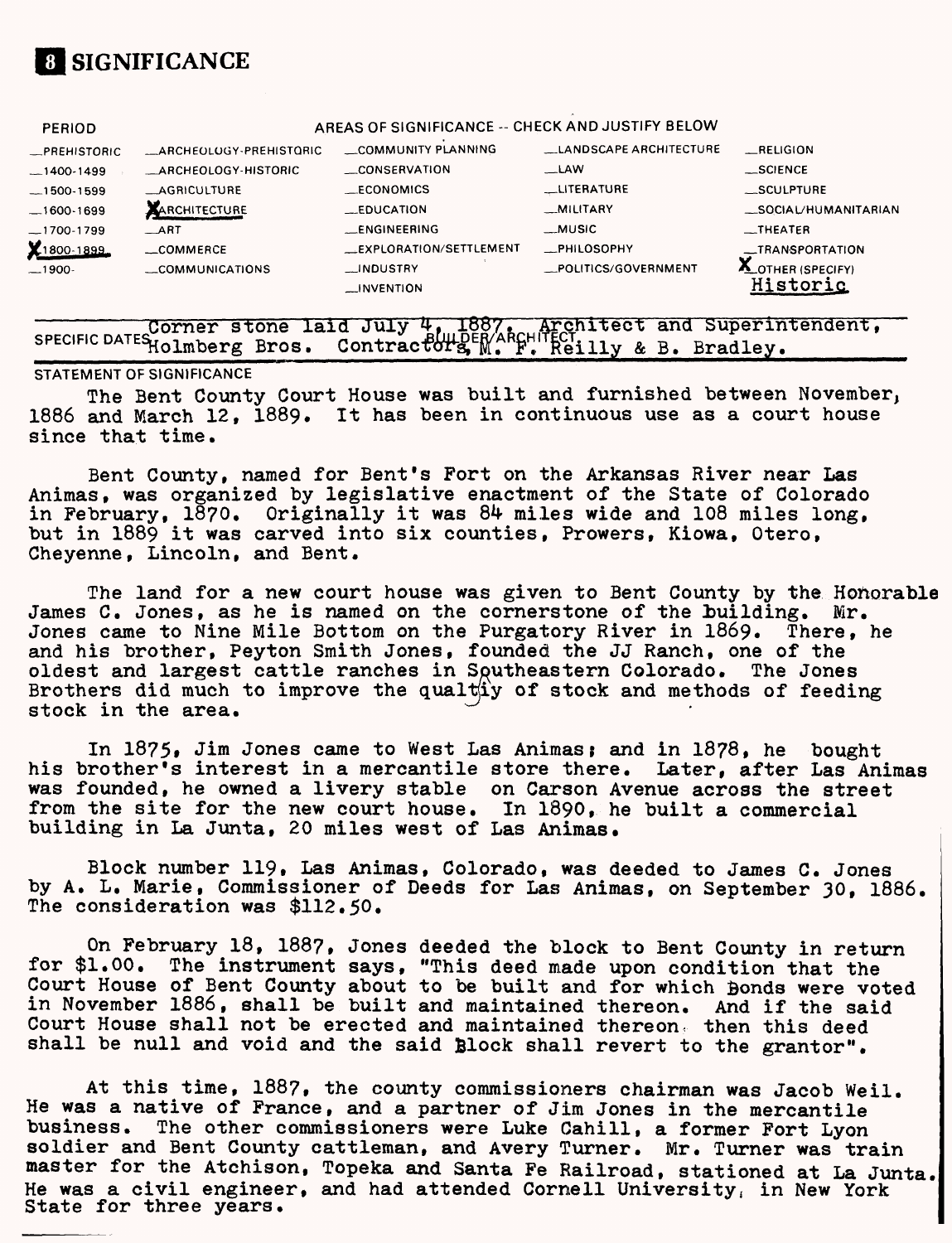| <b>9 MAJOR BIBLIOGRAPHICAL REFERENCES</b><br>Bowman.                                                                                                                                                                                                                                                                                                                   | Records Bent County Court House, Las Animas, Colo., in office of<br>County Clerk & Recorder -- Commissioners Record Book #1; File of<br>Deeds; and Record of Deeds, Book 70, Page 89.<br>History of the Arkansas Valley, Colorado, 1881. O. L. Baskin & Co.,<br>Historical Publisher, Chicago; Reproduction by Unigraphic Inc.,<br>Evansville, Indiana, 1971. "History of Bent County" by Charles W. |                                                  |                                                    |          |
|------------------------------------------------------------------------------------------------------------------------------------------------------------------------------------------------------------------------------------------------------------------------------------------------------------------------------------------------------------------------|------------------------------------------------------------------------------------------------------------------------------------------------------------------------------------------------------------------------------------------------------------------------------------------------------------------------------------------------------------------------------------------------------|--------------------------------------------------|----------------------------------------------------|----------|
| <b>IDGEOGRAPHICAL DATA</b><br>$A[1,3] 6561150$ 4214220<br>ZONE EASTING<br>c  <br><b>VERBAL BOUNDARY DESCRIPTION</b>                                                                                                                                                                                                                                                    | ACREAGE OF NOMINATED PROPERTY A city block.<br>UTM REFERENCES Longitude 380 rwest A<br>Latitude 1030 morth<br><b>NORTHING</b>                                                                                                                                                                                                                                                                        | app. 3 acres.<br>ZONE EASTING<br>ᅠ미              | 400'x300'--120,000 square feet,<br><b>NORTHING</b> |          |
|                                                                                                                                                                                                                                                                                                                                                                        |                                                                                                                                                                                                                                                                                                                                                                                                      |                                                  |                                                    |          |
|                                                                                                                                                                                                                                                                                                                                                                        | LIST ALL STATES AND COUNTIES FOR PROPERTIES OVERLAPPING STATE OR COUNTY BOUNDARIES                                                                                                                                                                                                                                                                                                                   |                                                  |                                                    |          |
| <b>STATE</b>                                                                                                                                                                                                                                                                                                                                                           | CODE                                                                                                                                                                                                                                                                                                                                                                                                 | <b>COUNTY</b>                                    |                                                    | CODE     |
| <b>STATE</b>                                                                                                                                                                                                                                                                                                                                                           | <b>CODE</b>                                                                                                                                                                                                                                                                                                                                                                                          | <b>COUNTY</b>                                    |                                                    | CODE     |
| <b>THE FORM PREPARED BY</b><br>NAME / TITLE<br>ORGANIZATION                                                                                                                                                                                                                                                                                                            | Langdon E. Morris, Jr., A.I.A.<br>E. Frances Keck                                                                                                                                                                                                                                                                                                                                                    |                                                  | $5 - 20 - 1975$<br>DATE                            |          |
|                                                                                                                                                                                                                                                                                                                                                                        | STREET & NUMBER 1869 South Pearl Street                                                                                                                                                                                                                                                                                                                                                              |                                                  | TELEPHONE (303)                                    | 744-6178 |
| CITY OR TOWN                                                                                                                                                                                                                                                                                                                                                           | 701 Grace Avenue<br>80210<br>Denver, Colorado<br>La Junta, Colorado, 81050                                                                                                                                                                                                                                                                                                                           |                                                  | 303)<br><b>STATE</b>                               | 384-2702 |
| <b>IZ STATE HISTORIC PRESERVATION OFFICER CERTIFICATION</b>                                                                                                                                                                                                                                                                                                            |                                                                                                                                                                                                                                                                                                                                                                                                      |                                                  |                                                    |          |
|                                                                                                                                                                                                                                                                                                                                                                        | THE EVALUATED SIGNIFICANCE OF THIS PROPERTY WITHIN THE STATE IS:                                                                                                                                                                                                                                                                                                                                     |                                                  |                                                    |          |
| NATIONAL __                                                                                                                                                                                                                                                                                                                                                            | STATE $X$                                                                                                                                                                                                                                                                                                                                                                                            |                                                  | $LOCAL$ <sub>---</sub>                             |          |
| As the designated State Historic Preservation Officer for the National Historic Preservation Act of 1966 (Public Law 89-665). I<br>hereby nominate this property for inclusion in the National Register and certify that it has been evaluated according to the<br>criteria and procedures set forth by the National Park Service.<br>FEDERAL REPRESENTATIVE SIGNATURE |                                                                                                                                                                                                                                                                                                                                                                                                      |                                                  |                                                    |          |
| TITLE<br>Aust                                                                                                                                                                                                                                                                                                                                                          |                                                                                                                                                                                                                                                                                                                                                                                                      |                                                  | DATE<br>2244                                       |          |
| <b>FOR NPS USE ONLY</b><br>I HEREBY CERTIFY THAT THIS PROPERTY LAD<br>2 o ting<br>01330101                                                                                                                                                                                                                                                                             |                                                                                                                                                                                                                                                                                                                                                                                                      | <b>DED IN THE NATIONAL REGISTER</b><br>SERVATION | DATE                                               |          |
| ATREST.<br>EFPER OF THE NATIONAL REGIST                                                                                                                                                                                                                                                                                                                                | <u> DAT</u>                                                                                                                                                                                                                                                                                                                                                                                          |                                                  | DATE                                               |          |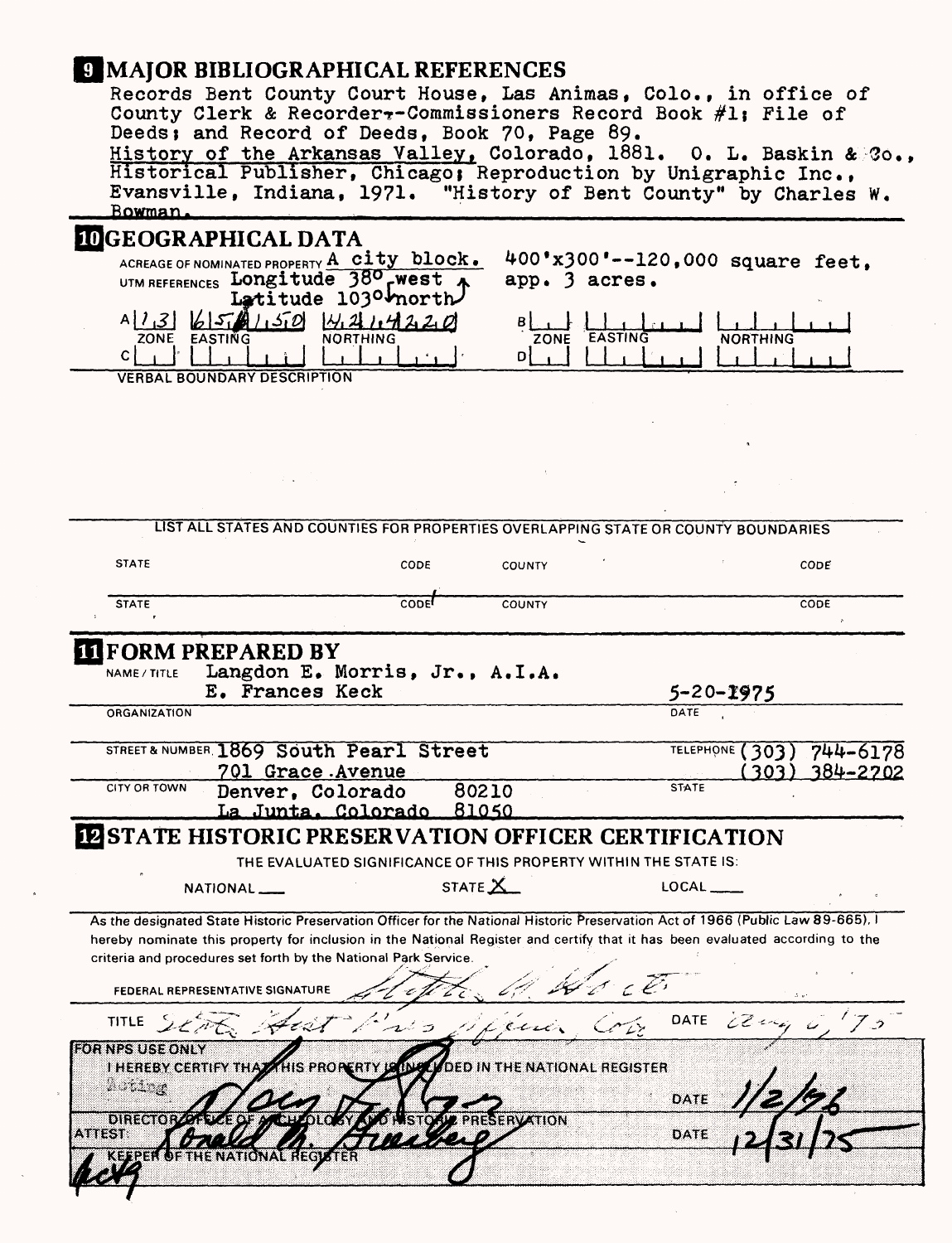#### **UNITED STATES DEPARTMENT OF THE INTERIOR NATIONAL PARK SERVICE**

# **NATIONAL REGISTER OF HISTORIC PLACES INVENTORY -- NOMINATION FORM** DATE ENTERED

| <b>IFOR NPS USE ONLY</b>     |  |  |
|------------------------------|--|--|
| <b>IRECEIVED</b> COT 24 1975 |  |  |
|                              |  |  |

**CONTINUATION SHEET** THEM NUMBER 8 PAGE 2

Other county commissioners involved in the court house building and furnishing, 1886 to 1889, were M. H. Murray, cattleman from south of Las Animas; H. M. Fosdick Jr., farmer and cattleman from the Manzanola-Fowler area; R. O. McClain from the Apishapa River and Timpas Creek areas; and J. C. Vroman, cattleman and farmer from the Rocky Ford-Manzanola area. Mr. McClain raised short'horn cattle, horses, hogs and poultry.

The contract to build the Bent County Court House was let to M. F. Reilly and B. Bradley on April 4, 1887. The architect and superintendent was Holmberg Bros., address unknown. The cornerstone for the building was laid July 4, 188? by the King Solomon Lodge, No. 30, of the Masonic order.

The old court house burned to the ground January 10, 1888, with arson suspected. Work on the new court house was pushed as rapidly as possible. On March 12, 1889, the furniture was inspected and accepted by the county commissioners, and the court house was ready for use.

The building contract price, with changes and additions, was \$48,580. Sub-contracts and furnishings brought the cost to  $$58,429$ .

The contract for the furniture went to A. H. Andrews and Co. of Chicago Illinois. Furniture for the upstairs court room, a jury room, and six downstairs offices were of antique oak. Most of the furniture is still in use today in the court house.

## ARCHITECTURAL SIGNIFICANCE

A remarkable structure, unique in this region because of its four open corner lanterns of stone, it has the solid dignity and the visual strength appropriate but not always present in a county courthouse. In spite of defacements suffered over the years by well-meaning officials, the architecture is so compelling that the building's visual impact remains undiminished - albeit considerably less elegantly than in its original form. Although absolutely symetrical, it is far from dull, with its long facades broken by repeated set backs, a wonderfully interesting roof line, and those open corner towers with their arches silhouetted against the sky. That the architects have succeeded in producing architecture, rather than merely a building, can not be disputed.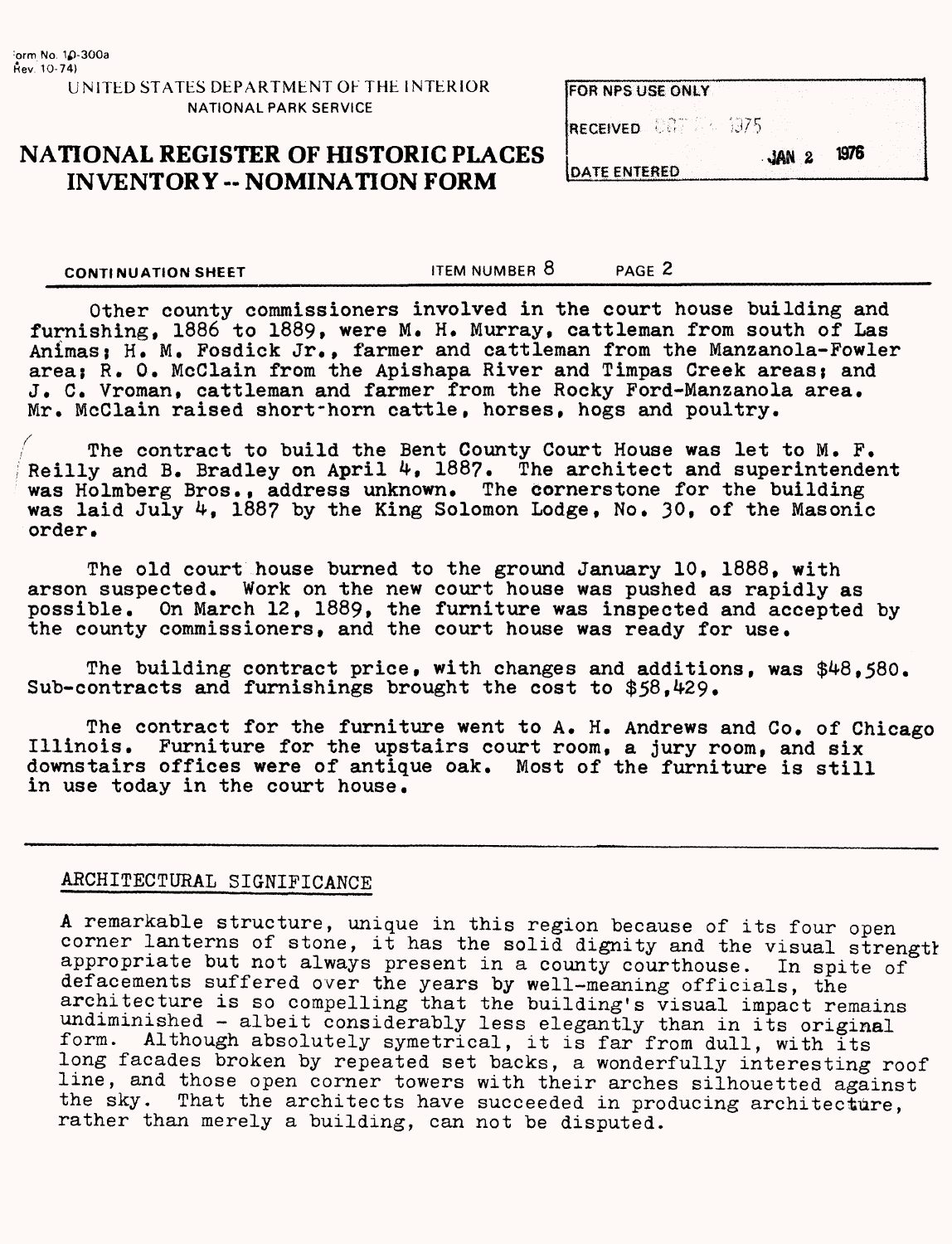| UNITED STATES DEPARTMENT OF THE INTERIOR<br>NATIONAL PARK SERVICE                                                                                                                                        |
|----------------------------------------------------------------------------------------------------------------------------------------------------------------------------------------------------------|
| NATIONAL REGISTER OF HISTORIC PLACES<br>EVALUATION/RETURN SHEET                                                                                                                                          |
| REQUESTED ACTION: ADDITIONAL DOCUMENTATION                                                                                                                                                               |
| PROPERTY Bent County Courthouse and Jail<br>NAME:                                                                                                                                                        |
| MULTIPLE<br>NAME:                                                                                                                                                                                        |
| STATE & COUNTY: COLORADO, Bent                                                                                                                                                                           |
| DATE RECEIVED: 3/09/01<br>DATE OF PENDING LIST:<br>4/24/01<br>DATE OF 45TH DAY:<br>DATE OF 16TH DAY:<br>DATE OF WEEKLY LIST:                                                                             |
| REFERENCE NUMBER: 76000546                                                                                                                                                                               |
| NOMINATOR: STATE                                                                                                                                                                                         |
| REASONS FOR REVIEW:                                                                                                                                                                                      |
| APPEAL: N DATA PROBLEM: N LANDSCAPE: N LESS THAN 50 YEARS:<br>N<br>OTHER: N PDIL: N PERIOD: N PROGRAMUREQUEST: N SAMPLE: N SLR DRAFT: N NATIONAL:<br>N PERIOD: N PROGRAM UNAPPROVED:<br>N<br>$\mathbf N$ |
| COMMENT WAIVER:<br>$_{\rm N}$                                                                                                                                                                            |
| <b>ACCEPT</b><br>RETURN<br>REJECT<br>DATE                                                                                                                                                                |
| ABSTRACT/SUMMARY COMMENTS:                                                                                                                                                                               |

Additional Documentation Accepted

| RECOM./CRAFE             |            |  |
|--------------------------|------------|--|
| REVIEWER                 | DISCIPLINE |  |
| <b>DATE</b><br>TELEPHONE |            |  |

DOCUMENTATION see attached comments Y/N see attached SLR Y/N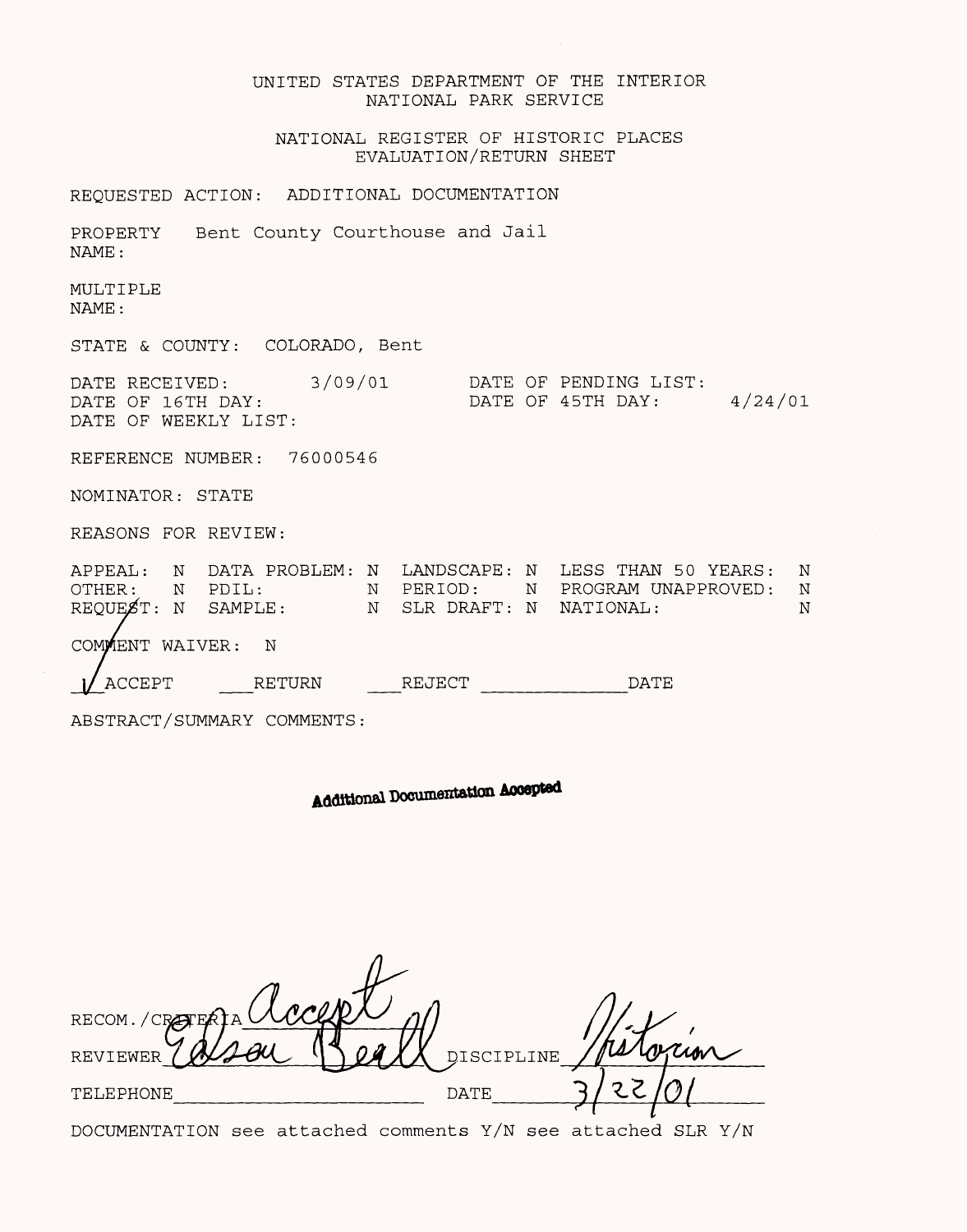# **National Register of Historic Places Continuation Sheet**

Bent County Courthouse and Jail Bent County, Colorado

Section number 1/2/5/6 Page 1

The purpose of this additional documentation is to recognize the existence and significance of additional buildings within the boundary of the 1976 National Register listed Bent County Courthouse.

**Section 1 - Name of Property**

Historic name: Bent County Courthouse and Jail

**Section 2 - Location**

Street & number: 725 Carson Avenue

## **Section 3 - State/Federal Agency Certification**

**Francis**  $NAR - 920$ will be held E

As the designated authority under the National Historic Preservation Act, as amended, I hereby certify that this [X] nomination [ ] request for determination of eligibility meets the documentation standards for registering properties in the National Register of Historic Places and meets the procedural and professional requirements set forth in 36 CFR Part 60. In my opinion, the property [X] meets [ ] does not meet the National Register criteria. I recommend that this property be considered significant [ ] nationally [ ] statewide [X] locally. ( [ ] See continuation sheet for additional comments.)

**^x^^^Tl^^^^^---** signature ot^ertirying omciai/1 me **^M^U^^^^LJJSt^** */] /)*——————————————————— State Historic Preservation Officer *<-^//(//0/\_\_\_\_\_\_\_\_\_ r——*^a{e

State Historic Preservation Office. Colorado Historical Society*\_\_\_\_\_\_\_\_\_\_\_\_\_\_\_\_\_\_\_* State or Federal agency and bureau

In my opinion, the property [ ] meets [ ] does not meet the National Register criteria. ([ ] See continuation sheet for additional comments.)

Signature of certifying official/Title **Date of the Contract of Certifying Contract of Certifying Official/Title** 

State or Federal agency and bureau

## **Section 5 - Classification**

Number of New Resources within Property

| <b>Buildings</b> | Contributing - 1 | Noncontributing - 2 |
|------------------|------------------|---------------------|
| Total            | Contributing - 1 | Noncontributing - 2 |

### **Section 6 - Function or Use**

Historic Functions: Government/courthouse Government/correctional facility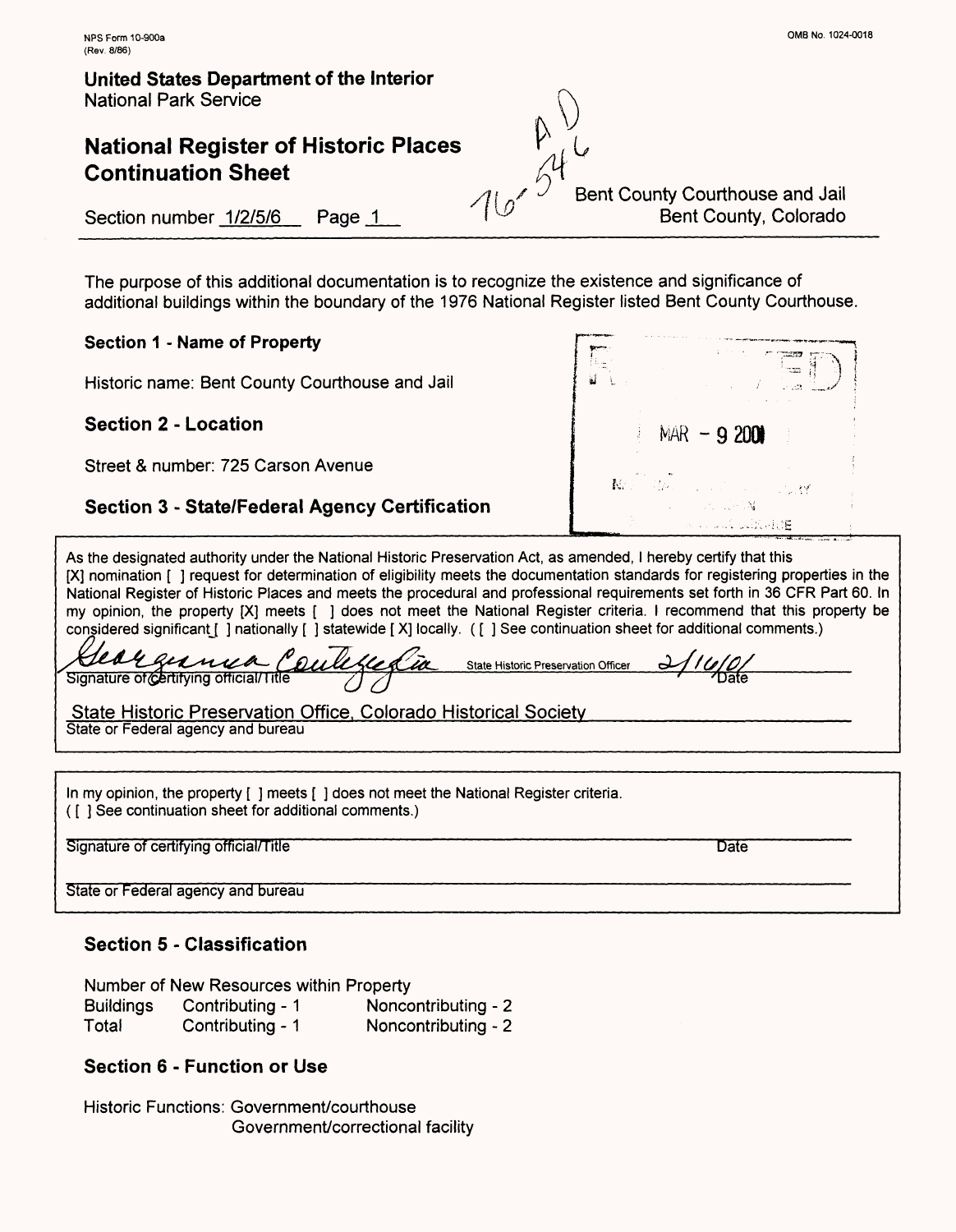## **National Register of Historic Places Continuation Sheet**

Section number 7 Page 2

Bent County Courthouse and Jail Bent County, Colorado

#### **Narrative Description**

The 1902 Bent County Jail is a two-story brick building with raised basement which occupies the center of the north part of the Courthouse Square. The well-groomed courthouse grounds in Las Animas occupies the south side of the big curve on US Highway 50 (Ambassador Thompson Blvd.). The Bent County Courthouse and Jail complex consists of two brick and stone buildings standing in close proximity to one another. A concrete walk links the southwest jail entry to the north elevation entrance to the courthouse. The connection allowed the direct transfer of prisoners from the jail to the courtrooms. The remainder of the block contains a two-car brick garage and a one-story brick extension building.

The jail is an irregular plan (approximately 30 ft. X 40 ft.), red brick building on a raised, beige sandstone basement with extensive sandstone trim surmounted by a hipped roof with asphalt shingles. A brick chimney rises through the roof on the south elevation. The quarry-faced sandstone basement with its beaded mortar joints terminates in a dressed water table. Red brick pilasters with tan brick bases and corbeled capitals occupy all the building's corners. A three-course band of tan brick forms a belt course between the first and second-floor windows. The window openings have sandstone sills, and on the second-story the sills join a sandstone belt course. A corbeled tan brick belt course runs across the top of the second-story windows and the pilaster capitals. A course of dentils surrounds the building below the soffit.

The north elevation contains the main entry located off an enclosed, half-hipped roof porch with Tuscan columns which spring from a brick half-wall with sandstone coping. The porch is accessed by a five-step concrete stair with metal railing. To the west of the main entry is a secondary entry in a one-story, flat-roofed brick addition. The centered entry is flanked on each side by a one-over-one window and is accessed by a six-step concrete stair with metal railing. The second-story windows are one-over-ones covered by metal security bars. Two windows are evenly spaced above the porch and a third window is centered in the jail's west wing.

The west elevation of the wing contains a small | Bent County Jail - Overhead Sketch basement window, two first-story windows, one



second-story window and a gutter downspout. The west elevation of the main building contains a stairway to secondary entry and a single second-story window.

The south elevation contains two basement windows, two first-story windows, and three second-story windows, one of which is on the building's west wing. Another downspout runs along the western-most portion of the main building and a steel fire escape accesses the second-story cell area.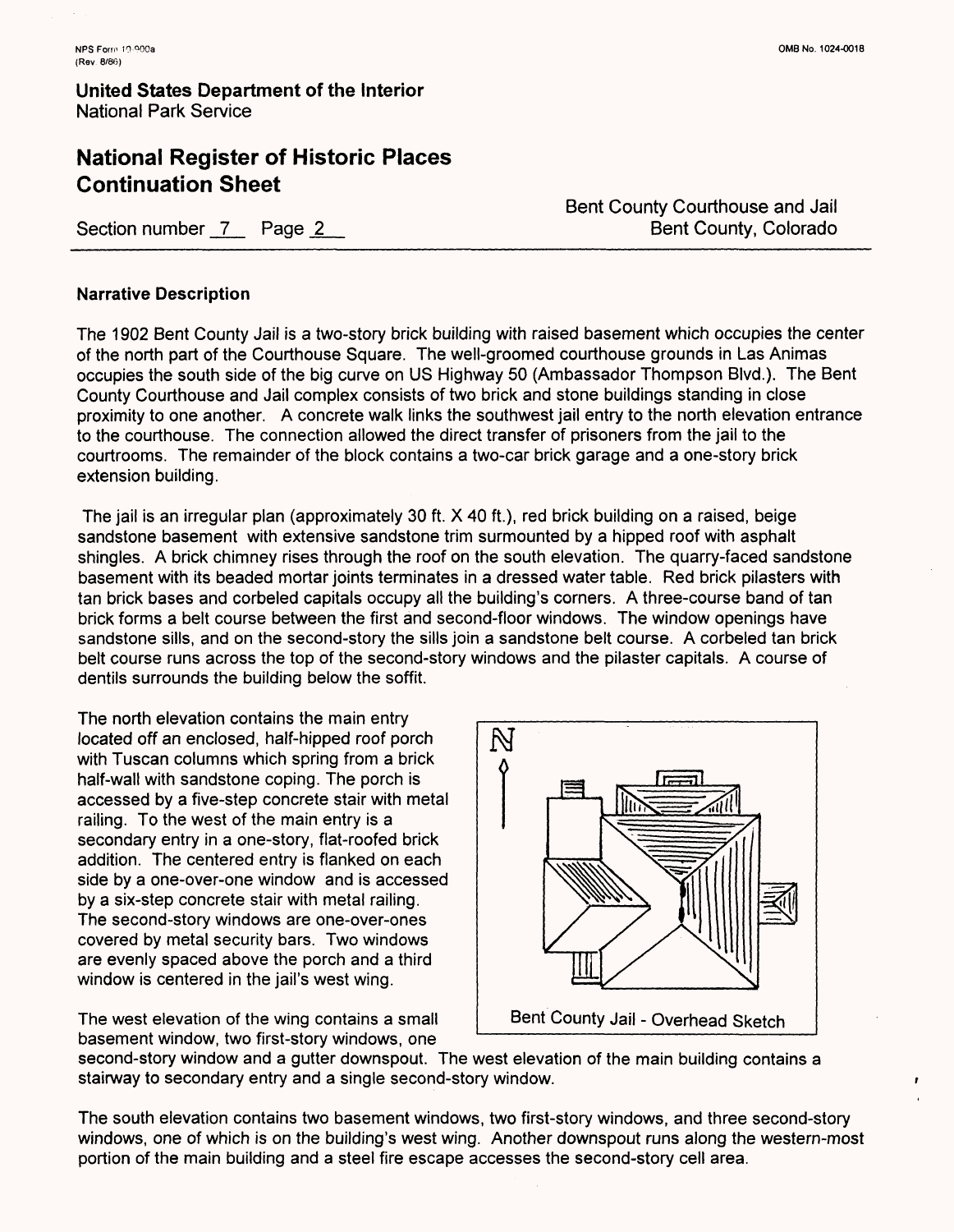# **National Register of Historic Places Continuation Sheet**

Section number 7 Page 3

Bent County Courthouse and Jail Bent County, Colorado

The east elevation contains a small one-story restroom wing with hipped-roof. The wing has a single small window on its north elevation. The east elevation of the main building contains a small basement window, two first-story windows, and two second-story windows, the latter being covered by metal security bars.

The basic interior configuration of the jail remains original. The wood floors are original although some have been covered with linoleum and tile. A few partition walls were added over the years. The second floor contains jail cells that were in use until the spring of 2000. The first floor was used as the sheriffs living quarters and kitchen until I995. The basement contains several rooms used to process prisoners.

During the past 98 years various changes have been made to the building. The most significant change was a one-story, north elevation entry addition. Some windows have been replaced, a metal fire escape added, some interior partitions erected and kitchen facilities upgraded and replaced.

The building retains sufficient integrity to convey its historical association with the overall history of the courthouse complex. The jail closed in 2000, no longer able to meet federal standards for the housing of prisoners.

The brick, hipped-roof, two-car garage and the one-story, brick, gable-roofed extension building were both constructed after the period of significance and are considered to be noncontributing.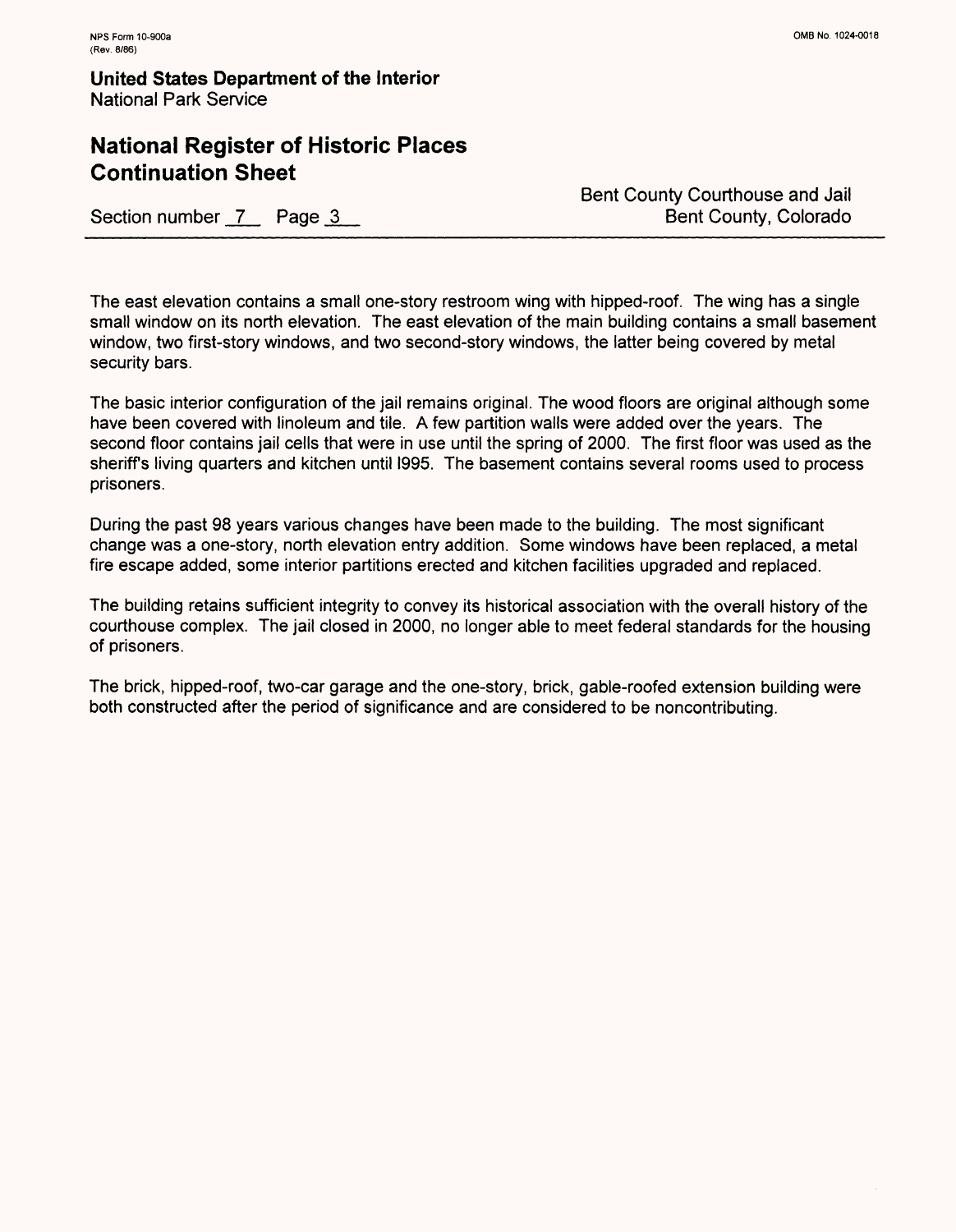# **National Register of Historic Places Continuation Sheet**

Section number 8 Page 4

Bent County Courthouse and Jail Bent County, Colorado

#### **Significance**

The 1902 Bent County Jail is a significant part of the Courthouse Square complex in the areas of social history, and politics and government. The jail served as the county's processing and holding facility for 98 years. In that role it was directly linked to the judicial and social history of the adjacent courthouse.

The development of Bent County was typical of eastern Colorado. The establishment of county government included a court for the administration of justice. The accommodation of those awaiting trial and those sentenced to serve time for transgressions necessitated the erection of a county jail. The Bent County Jail, with its sheriff and staff, operated in partnership with the courthouse to maintain law and order in Bent County during the twentieth century.

In addition to its many short-term residents, the jail served as the home for many sheriffs and their families. Among these was Sheriff Dan Gates. Gates was elected sheriff in 1927 and immediately moved into the jail living quarters with his family. His wife cooked meals for the prisoners and gained a reputation for the quality of her cuisine. Their son, Ken, helped in the election campaign by singing political slogans. Ken assisted his father with the duties of sheriff, established a reputation as a country and western signer, and also became known for his imitations of a Las Animas cowboy named Cedar Jack. Local lore has it that Cedar Jack, who lived south of Las Animas and spoke with a heavy drawl, cut cedar trees during the week to make posts. On Saturdays, he regularly brought a wagon load to town for sale, hit the saloons, became inebriated, then arrested, and ending up spending Saturday nights in the Bent County Jail. This course of events insured that he would be on hand Sunday for one of Mrs. Gates great chicken dinners. Some say he planned it that way, so he would have at least one good, and free, meal a week. Mrs. Gates raised her chickens in a coop behind the jail.

Ken Gates is credited with starting the Las Animas Santa Fe Trail Parade in 1934, known as the longest continuously running high school event in the United States. After graduation, Ken went to college but soon left to become a singer/actor in California where he sang with the Sons of the Pioneers. Under the stage name Ken Curtis, he went on to co-star in the long running TV series "Gunsmoke" where he played the role of "Festus"—a character said to be based on Cedar Jack.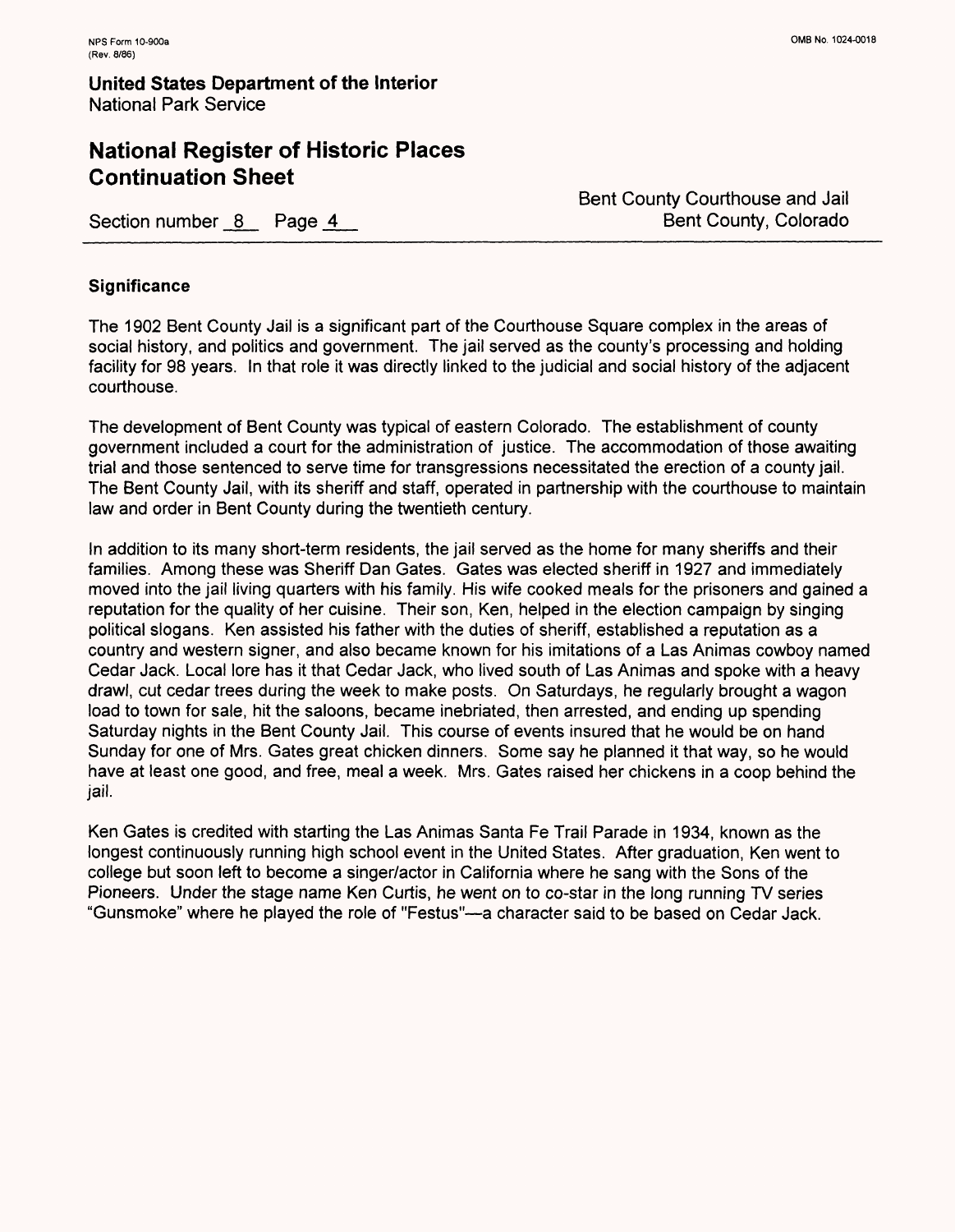# **National Register of Historic Places Continuation Sheet**

Section number 9/11 Page 5

Bent County Courthouse and Jail Bent County, Colorado

#### **Bibliography**

Book Committee. *Bent County, CO History.* p106. Holly Publishing Co., Holly, CO I996.

Bent County Commissioner's Records.

Betz, Ava. *A Prowers County History^* p 225, 380 Prowers Co Historical Society 1986

Cultural Resource Survey. LADS-29, Bent County, Las Animas

Dillon, Roy. Past Las Animas resident. "Memoirs of Festus", audio tape, letter. 1996.

Keck, Francis. *History of Otero County.* I997.

Gates, Ken Curtis, "Festus" of Gunsmoke. Polly Terry interview. "TV Radio Mirror". Jan. 66, p. 12

Hurd, Rex. Past Las Animas resident. Writings. Public Library.

McAlester, Virginia and Lee. *Field Guild to American Houses.* Alfred A. Knopf, NY, I984.

#### **Form Prepared By**

Name/title: Judy Thomeczek Organization: Supporters of Colorado Preservation Date: September 1, 2000 Telephone: 719-456-1296 Street & number: PO Box 387 City or town: Las Animas State: CO Zip: 81054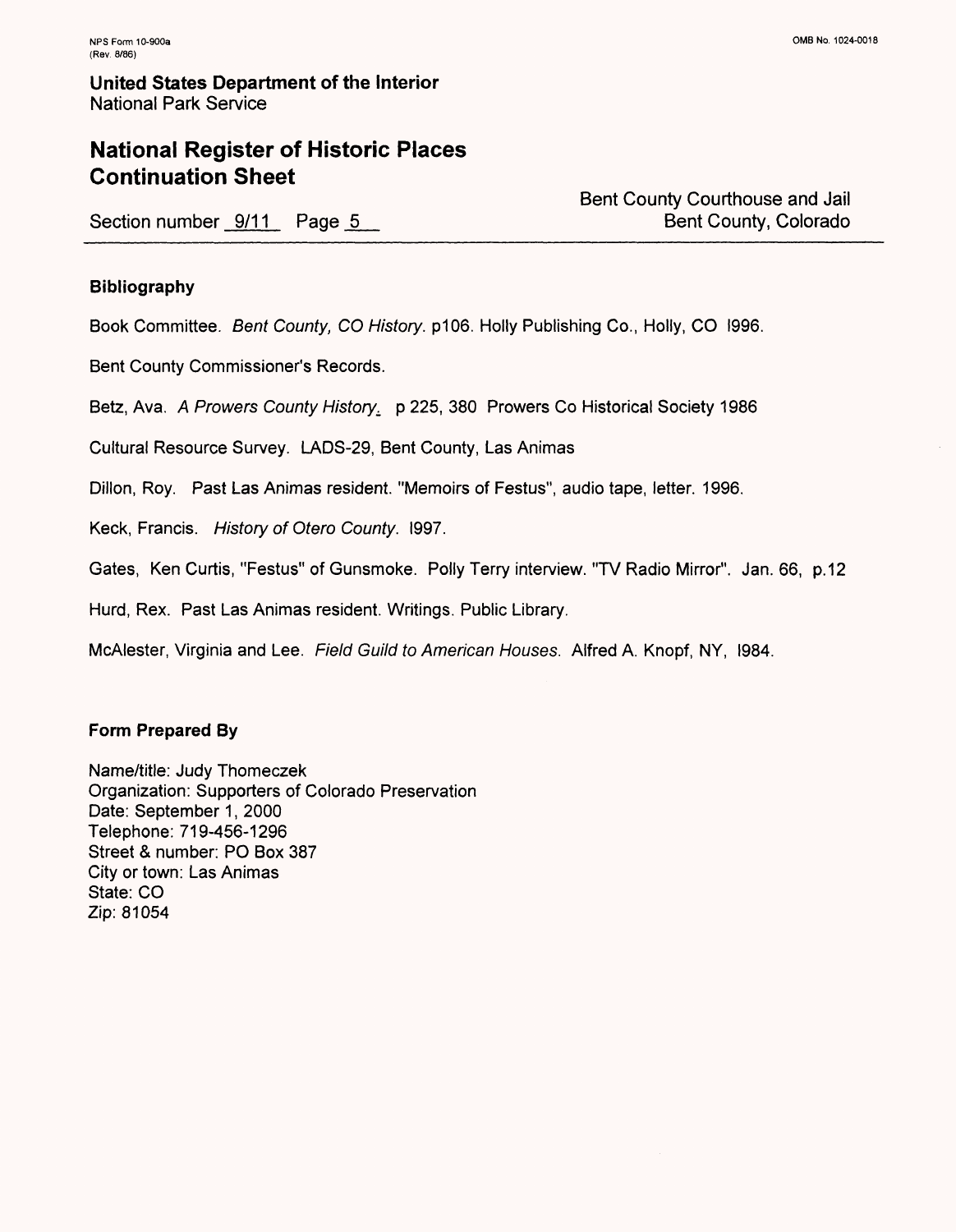# **National Register of Historic Places Continuation Sheet**

Section number Page 6

Bent County Courthouse and Jail Bent County, Colorado

#### **Photograph Log**

The following information pertains to photograph numbers 1-8 except as noted:

Name of Property: Bent County Jail Location: Las Animas, Bent County, Colorado Photographer: Judy Thomeczek Date of Photographs: 9/20/2000 Negatives: Possession of the photographer

Photo No. Photographic Information

- 1 East and north elevations; view to the southwest.
- 2 West and south elevations; view to the northeast.
- 3 North elevation; view to the south.
- 4 Jail and courthouse; view to the southwest.
- 5 Courthouse in left foreground, jail in center background, extension building in right background; view to the northeast.
- 6 Jail in center foreground, garage in left foreground, extension building in right foreground, courthouse in right background; view to the southwest.
- $\overline{7}$ First-floor kitchen.
- 8 Second-floor stair detail.